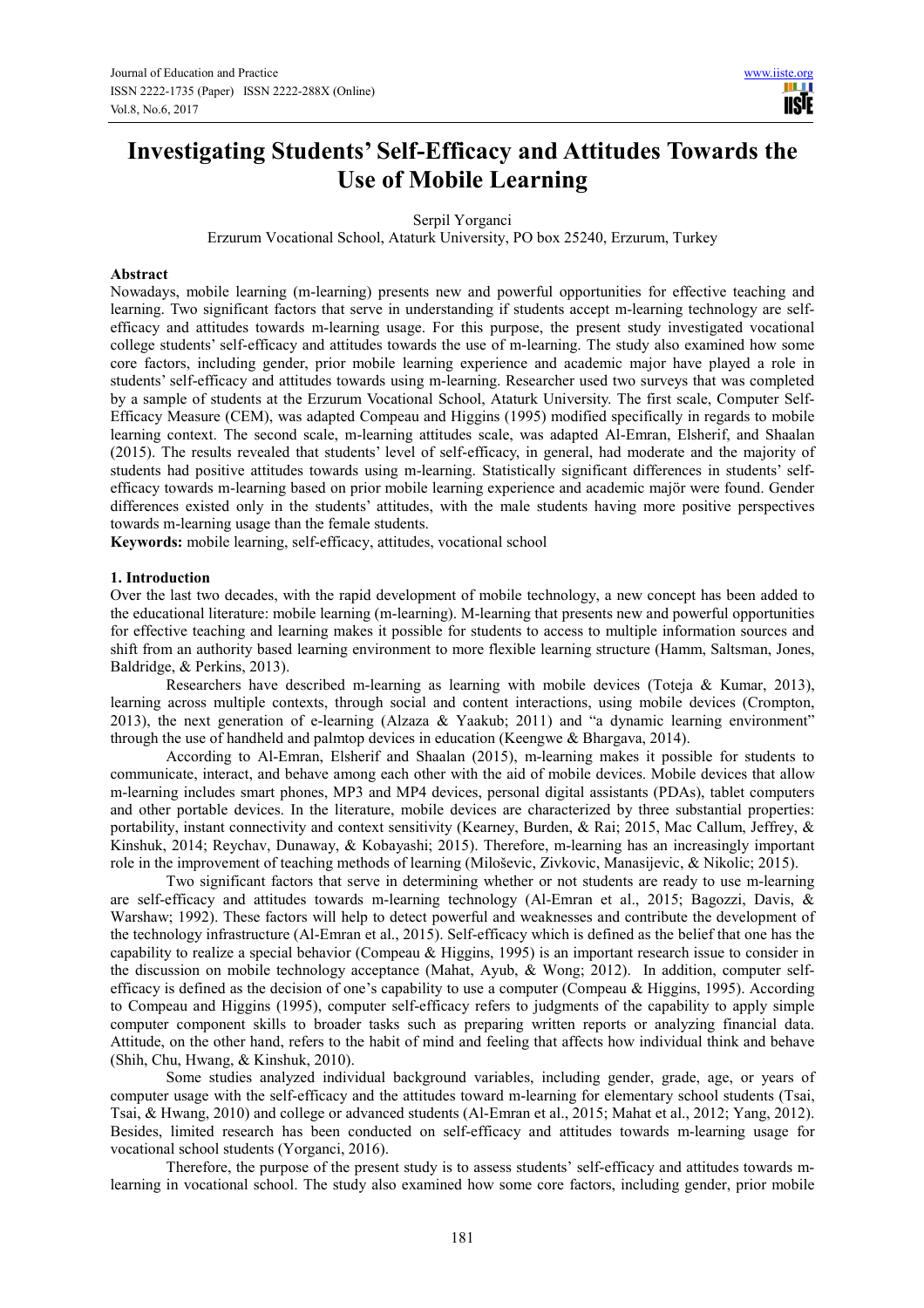learning experience and major have played a role in their self-efficacy and attitudes towards m-learning usage.

# **2. Methodology**

# *Research Design*

A descriptive research design was used to investigate the students' self-efficacy and attitudes towards the mlearning. Survey research model was used for collecting data in the study.

The volunteer sample in this study included 480 freshman vocational school students from different 5 study programs of Erzurum Vocational College, Ataturk University. The students took the "Türk Dili-I", "English-I" and "Atatürk İlke ve İnkilaplari-I" courses in online learning environment. They use them mobile technology such as smart phones, MP3 and MP4 devices, personal digital assistants (PDAs), tablet computers and other portable devices. Students who agreed to attend in the study were asked to complete the survey using an online assessment tool at the end of the semester. After logging into the course management system (CMS), students viewed the invitation, consent form, and were redirected to the survey.

#### *Instrument*

Researcher used two surveys among students at the Erzurum Vocational School, Ataturk University. To measure mobile self-efficacy, Computer Self-efficacy Measure (Compeau and Higgins, 1995) which included 10 items with 11-point Likert scale ranging from 0 (not confident) to 10 (totally confident) was modified specifically in regards to mobile learning context. Therefore, the items stem from "I could complete the job using the software package . . ." to "I could use M-learning…" were changed for students. In the present study, the internal reliability of the scale was .86.

The second scale, m-learning attitudes scale Al-Emran et al. (2015), consisted of 10 items with 5-point Likert scale ranging from 1 (strongly disagree) to 5 (strongly agree). The internal reliability of the scale was found .89 in this study.

#### *Data analysis*

The data analysis was carried out using descriptive statistics, independent samples t-test and analysis of variance. The descriptive statistics were used to see students' demographic profile. Independent t-test was used in comparing the difference between males and females. An analysis of variance was used to measure different effects of students' m-learning experience and majör.

#### **3. Results**

480 students completed the survey. After the data collection stage, 22 cases with missing data were deleted from the data. The examination of the data exposed eight outliers that were removed.

The majority of students was male (64%). Students were enrolled in courses offered in the following majors: Computer Technologies (18.7%), Machinery and Metal Technology (21.4%), Architecture and Urban Planning (18.8%), Electrical and Energy (19.5%), Construction Technology (21.6%).

Table 1 displays mean scores and standard deviations of students' mobile self-efficacy. The highest mean score corresponds to item 9 which states that they could use m-learning if someone showed them how to do it first (M= 8.25, SD= 1.00). Among the highest mean for mobile self-efficacy is the item 10, "I could use mlearning if I had used similar mobile devices before this one to do the same task."  $(M= 7.35, SD= 1.10)$ , followed by the item 4, "I could use m-learning if I had seen someone else using it before trying it myself"  $(M=$ 7.24, SD= .44).

| Item            | I could use m-learning                                                               | M    | <b>SD</b> |
|-----------------|--------------------------------------------------------------------------------------|------|-----------|
|                 | even if there was no one around to tell me what to do                                | 5.90 | 1.20      |
| 2               | even if I had never used a mobile device like it before                              | 5.75 | 1.00      |
| -3              | if I had only the mobil device manual for reference                                  | 6.05 | .25       |
| $\overline{4}$  | if I had seen someone else using it before trying it myself                          | 7.24 | .44       |
| - 5             | if I could call someone for help if I got stuck                                      | 6.12 | .32       |
| 6               | if someone else had helped me get started.                                           | 7.15 | 1.20      |
| $7\phantom{.0}$ | if I had a lot of time to complete the task for which the mobile device was provided | 5.30 | .95       |
| -8              | if I had just the built-in help facility for assistance.                             | 6.42 | .25       |
| 9               | if someone showed me how to do it first                                              | 8.25 | 1.00      |
| 10              | if I had used similar mobile devices before this one to do the same task.            | 7.35 | 1.10      |

Table 1. Mobile self-efficacy.

Mobile self-efficacy mean scores of female and male students were compared using independent samples t-test. Results imply that there were no significant differences in students' mobile self-efficacy based on gender (t =  $0.91$ , p =  $20$ ) (Table 2).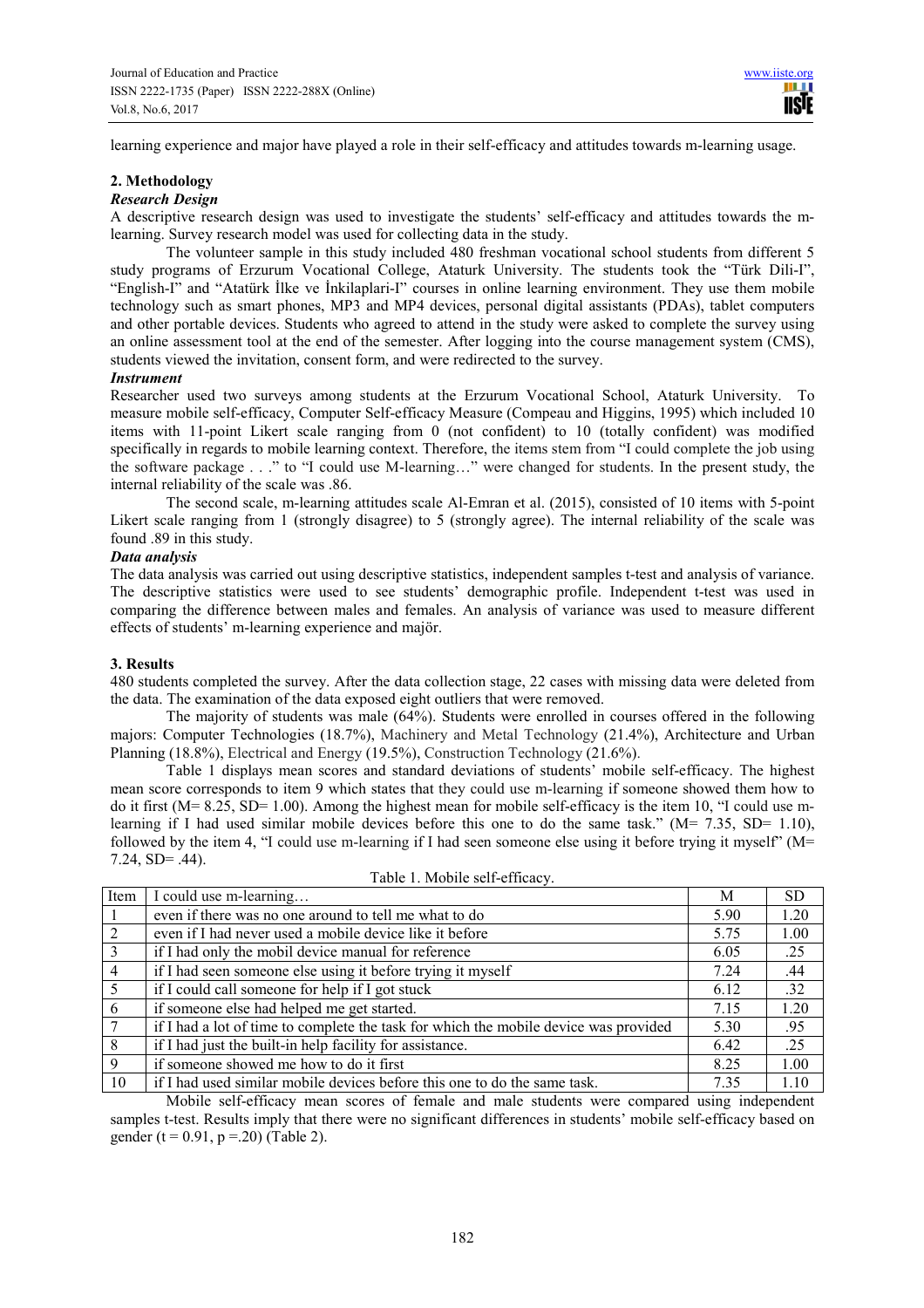| Tablo 2. Gender differences in students' mobile self-efficacy. |  |  |  |
|----------------------------------------------------------------|--|--|--|
|----------------------------------------------------------------|--|--|--|

| .<br>.<br>.<br>.     |              |                     |      |       |                     |     |  |
|----------------------|--------------|---------------------|------|-------|---------------------|-----|--|
|                      | Gender       | M<br>$\overline{ }$ | Mean | υ.D.  |                     |     |  |
| Mobile self-efficacy | T.<br>Female | .62                 | 0.10 | 19.84 | $^{\circ}$<br>. . 1 | .20 |  |
|                      | Male         | 288                 | 6.08 | 20.23 |                     |     |  |

Students were divided into four groups (poor, moderate, good, and very good) based on their prior mlearning experiences. Results of the one-way ANOVA revealed that students' mobile self-efficacy based on prior m-learning experiences differed statistically significantly ( $p=$  .00,  $p \le 0.05$ ). The F value is (3.49). Results of post hoc comparisons revealed a significant difference in the mean scores of students with moderate ( $M = 6.12$ ,  $SD = 1.12$ ) and very good levels ( $M = 6.49$ ,  $SD = 1.32$ ) of experience where the differences are in favor of very good level students.

One-way ANOVA was carried out to evaluate different effects of students' academic majör. Results revealed that students' mobile self-efficacy based on academic major did not differ statistically significantly  $(p= .20, p> .05)$ . The F value is  $(3.14)$ .

Table 3 shows descriptive statistics of students' attitudes scores. The lowest and highest scores on the m-learning attitudes scale are 10 and 50, respectively. The total scores of students ranged from 29 to 48 (M =39.6). The results imply that students, in general, had positive attitudes towards using m-learning.

The highest mean score corresponds to item 5 which states that mobile technology can help the students to access the course-material anytime anywhere. (M= 4.44, SD= .23). However the lowest mean score corresponds to item 2 which states that mobile technology offer opportunities for communication and teamworking.

| Item           |                                                                                | M    | <b>SD</b> |
|----------------|--------------------------------------------------------------------------------|------|-----------|
|                | Mobile technology is a useful tool for my study.                               | 3.45 | .08       |
|                | Mobile technology can offer opportunities for communication and team-working.  | 3.21 | .12       |
|                | Mobile technology can help me in finding resources related to my study.        | 3.52 | .35       |
| $\overline{4}$ | Mobile technology can bring many opportunities to the learning process.        | 4.32 | .44       |
|                | Mobile technology can help me to access the course-material anytime anywhere.  | 4.44 | .23       |
| 6              | Mobile technology can be an easy way to get feedback and notifications from my | 3.48 | -11       |
|                | instructors.                                                                   |      |           |
|                | Mobile technology can help me to exchange the course-material with my friends. | 3.55 | .05       |
| 8              | Mobile Apps can help me to manage my study.                                    | 3.46 | .25       |
| 9              | Mobile technology can help me to do my coursework.                             | 4.23 | .30       |
| 10             | Mobile technology can help me to develop my learning skills.                   | 3.36 | .10       |

Attitudes mean scores of female and male students were compared using independent samples t-test. Results revealed that students' attitudes based on gender differed significantly ( $t = .36$ ,  $p = .00$ ) (Table 4). Male students had higher means ( $M = 3.68$ ,  $SD = .83$ ) on the m-learning attitudes scale when compared to females (M  $= 3.21$ , SD = 1.04). The 95% confidence intervals for the difference in mean between groups was small for the scale. The Bonferroni adjustment procedure was used to avoid inflation of Type I error due to multiple testing. The level of significance was confirmed on the scale.

| Tablo T. Ochuci umicrences in students mobile attitudes. |        |     |                             |          |               |     |  |
|----------------------------------------------------------|--------|-----|-----------------------------|----------|---------------|-----|--|
|                                                          | Gender |     | Mean                        | ◡.◡.     |               |     |  |
| Mobile attitudes                                         | Female | 62  | $\sim$<br>$\cup$ . $\sim$ 1 | . 04     | $\sim$<br>.36 | .00 |  |
|                                                          | Male   | 288 | .68                         | റി<br>.٥ |               |     |  |

Tablo 4. Gender differences in students' mobile attitudes.

One-way ANOVA was carried out to determine the differences in students' attitudes towards the use of m-learning based on prior m-learning experiences. Results showed that there were no significant differences (p= .32, p > .05) in students' attitudes based on prior m-learning experiences where the F value is (3.21). In addition, results of the one-way ANOVA revealed that there were no significant differences ( $p= .15$ ,  $p> .05$ ) in students' attitudes based on academic major where the F value is (2.14).

# **4. Discussion and conclusion**

The study was aimed to examine students' self-efficacy and attitudes towards m-learning at the Erzurum Vocational School, Ataturk University. The results revealed that students' level of self-efficacy, in general, had moderate. Most of students believed that they have the capability to use mobile technology in m-learning environments. These results replicate the findings obtained by Mahat et al., (2012) and Tsai, Tsai and Hwang (2010). For example, Tsai et al. (2010) indicated that the elementary school students had positive attitudes and adequate self-efficacy in terms of using PDAs (personal digital assistants) for u-learning (ubiquitous learning) context. They noted that students' attitudes and self-efficacy in u-learning context should become a major focus, just as they are in other learning environments.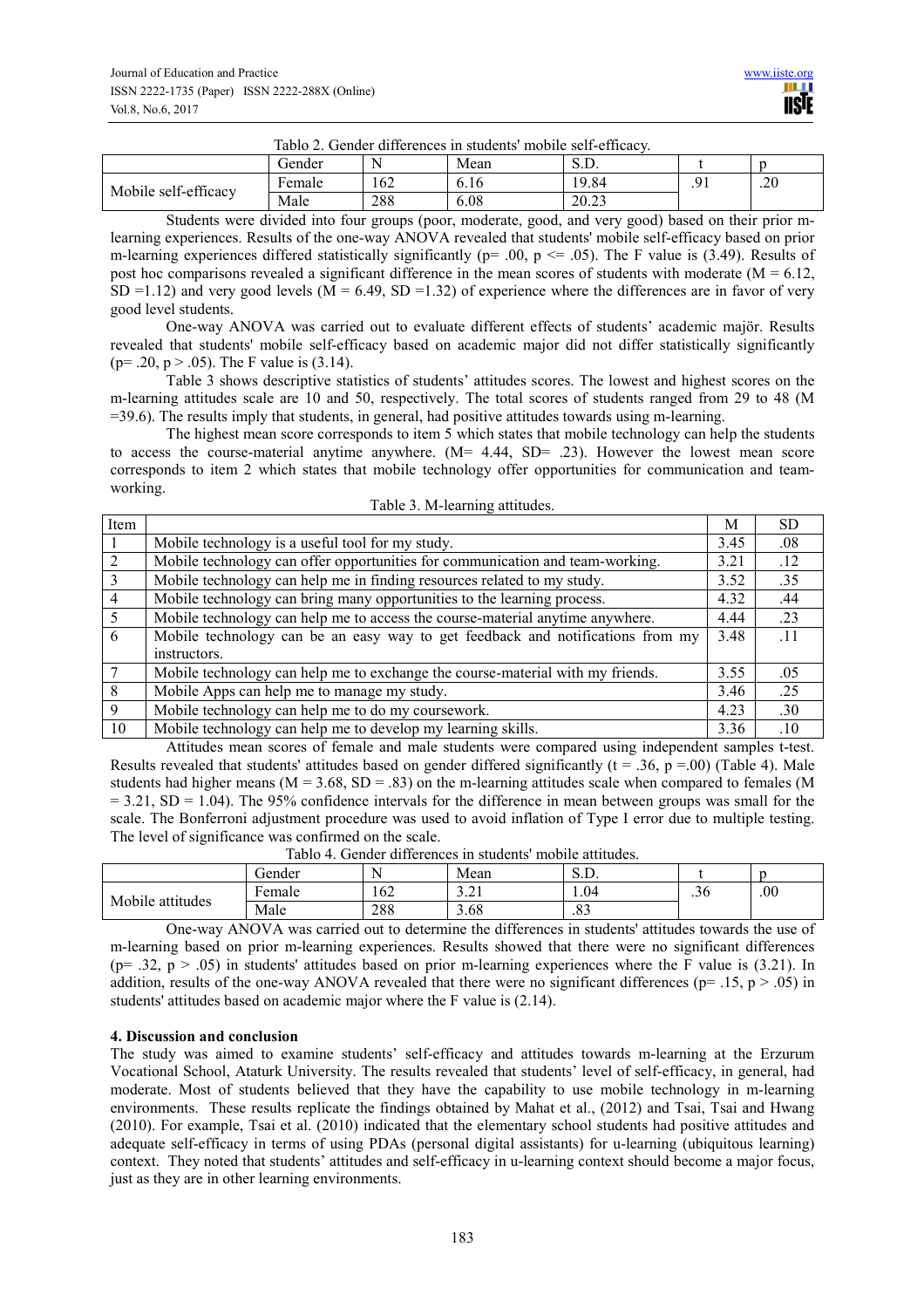The majority of students had positive attitudes towards the use of m-learning in this study. This coincides with Heflin, Shewmaker and Nguyen's (2012) beliefs that any use of technology for learning presents the chance for student distraction, and therefore, disengagement.

The study also examined how some core variables, including gender, prior mobile learning experience and academic major have played a role in their self-efficacy and attitudes towards m-learning usage. Statistically significant differences in students' self-efficacy towards m-learning based on prior m-learning experience were found. However, there were no significant differences in students' attitudes based on prior m-learning experiences and academic major. This result is consistent with the result of Al-Emran et al. (2015). Al-Emran et al. (2015) targeted students and educators in higher education institutions in their works. They reported no significant difference in students' attitudes towards using m-learning based on academic majors.

Gender differences existed only in the students' attitudes, with the male students having more positive perspectives towards the use of m-learning than the female students. According to the results, attitudes towards the use of m-learning seems to be related to gender. This result contradicts with the findings of Al-Emran et al. (2015) and Yang (2012). Yang (2012), for example, investigated the attitudes and self-efficacy of using mobile learning devices for college students in a language class and noted that gender was not a main factor which affected the self-efficacy and attitudes toward m-learning but their perceptions of the purposes of m-learning were slightly differently. Research on gender differences has so far produced mixed results. Therefore, future study is suggested to investigate under which conditions gender differences occur.

Although the study will contribute to the current knowledge base, further studies can design qualitatively and core factors which influenced the performance of m-learning can be probed. Future study is suggested to explore possible relationships between the individual differences and self-efficacy and attitudes towards m-learning.

# **5. References**

- Al-Emran, M., Elsherif, H. M., & Shaalan, K. (2016). Investigating Attitudes towards the Use of Mobile Learning in Higher Education. Computers in Human Behavior, 56, 93-102. http://dx.doi.org/10.1016/j.chb.2015.11.033
- Alzaza, N. S., & Yaakub, A. R. (2011). Students" Awareness and Requirements of Mobile Learning Services in the Higher Education Environment. *American Journal of Economics and Business Administration*, 3(1), 95-100.
- Bagozzi, R. P., Davis, F. D., Warshaw, R. P. (1992). Development and Test of a Theory of Technological Learning and Usage*, Human Relations*, 45(7), 659-86.
- Compeau, D. R., & Higgins, C. A. (1995). Computer Self-efficacy: Development of a Measure and Initial Test. *MIS Quarterly*, 19, 189–211.
- Crompton, H. (2013). *A Historical Overview of Mobile Learning: Toward Learner Centered Education*. In Z. L. Berge & L. Y. Muilenburg (Eds.), Handbook of mobile learning (pp. 3–14). Florence, KY: Routledge.
- Hamm, S., Saltsman, G., Jones, B., Baldridge, S., & Perkins, S. (2013). *A Mobile Pedagogy Approach for Transforming Learners and Faculty*. In Zane Berge, & Lin Muilenburg (Eds.), Handbook of mobile education. New York, NY: Routledge.
- Heflin, H., Shewmaker, J., & Nguyen , J. (2017). Impact of Mobile Technology on Student Attitudes, Engagement, and Learning. *Computers & Education*, 107, 91-99.
- Kearney, M., Burden, K., & Rai, T. (2015). Investigating Teachers' Adoption of Signature Mobile Pedagogies. *Computers & Education*, 80, 48-57.
- Keengwe, J., & Bhargava, M. (2014). Mobile Learning And Integration of Mobile Technologies in Education*. Education and Information Technologies*, 19(4), 737-746.
- Mac Callum, K., & Jeffrey, L. Kinshuk (2014). Factors Impacting Teachers' Adoption of Mobile Learning, *Journal of Information Technology Education: Research*, 13, 141-162.
- Mahat, J., Ayub, A. F., Luan, S., & Wong. (2012). An Assessment of Students' Mobile Self-Efficacy, Readiness and Personal Innovativeness towards Mobile Learning in Higher Education in Malaysia. *Procedia - Social and Behavioral Sciences*, 64, 284-290.
- Milošević, I., Živković, D., Manasijević, D., & Nikolić, D. (2015). The Effects of the Intended Behaviour of Students in the Use of M-learning. *Computers in Human Behavior*, 51(Part A), 207–215.
- Reychav, I., Dunaway, M., & Kobayashi, M. (2015). Understanding Mobile Technology-fit Behaviors outside Classroom. *Computers & Education*, 87, 142–150.
- Shih, J. L., Chu, H. C., Hwang, G. J. & Kinshuk (2010). An Investigation on Attitudes of Students and Teachers for Participating in a Context-Aware Ubiquitous Learning Activity. *British Journal of Educational Technology*, 42(3), 373-394, doi: 10.1111/j.1467-8535.2009.01020.x.
- Toteja, R., & Kumar, S. (2013). Usefulness of M-devices in Education: A Survey. *Procedia Social and Behavioral Sciences,* 67, 538–544.